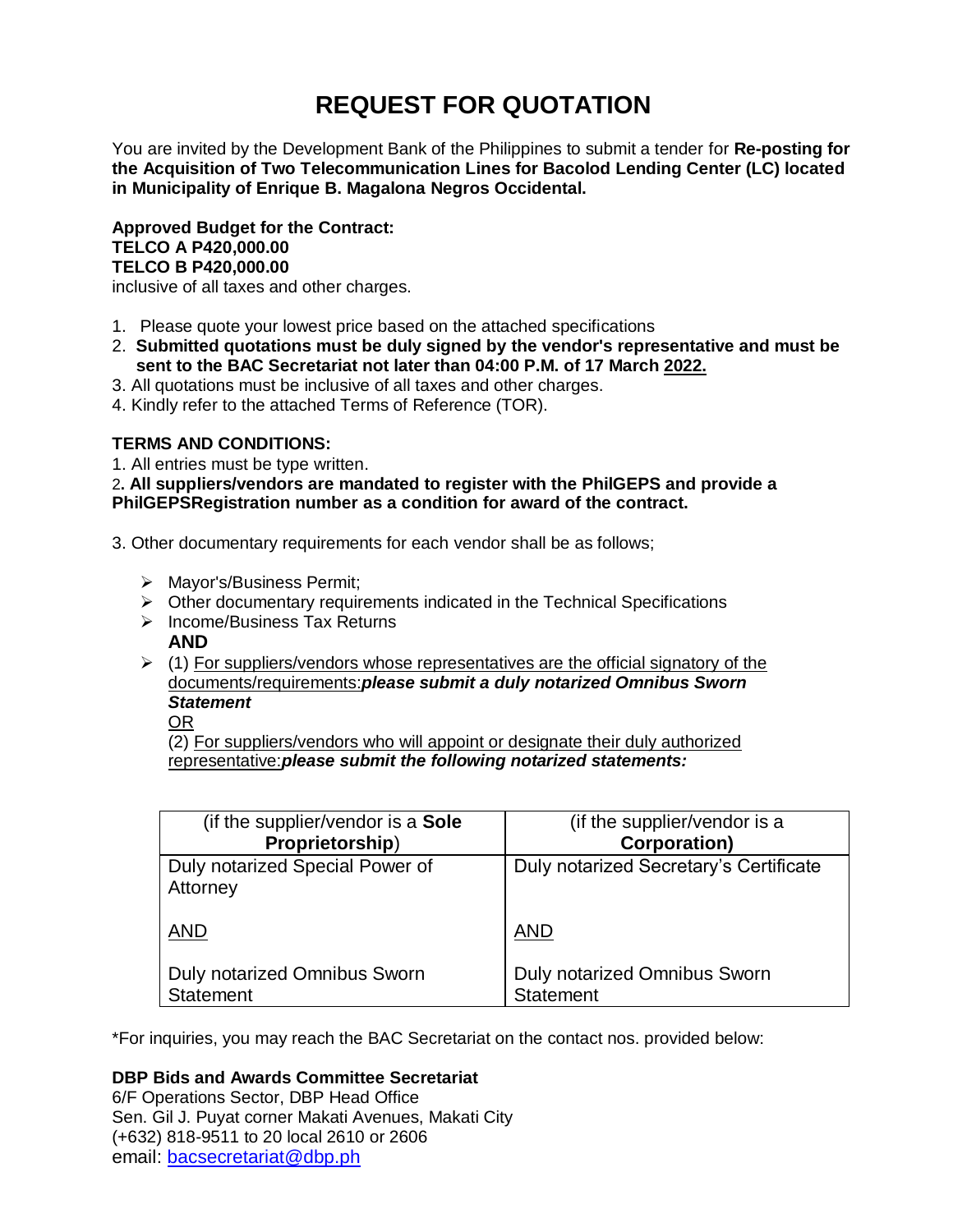#### Annex A

#### ACQUISITION OF NEW, ADDITIONAL AND/OR REPLACEMENT TELECOMMUNICATION LINE/CONNECTIVITY SERVICE FOR THE DEVELOPMENT BANK OF THE PHILIPPINES (DBP)-**BACOLOD LENDING CENTER**

#### APPROVED BUDGET FOR THE CONTRACT: Telco A: Php 420,000 Telco B: Php 420,000

#### **TECHNICAL SPECIFICATIONS**

### A. BACKGROUND

 $\mathcal{F}^{\mathcal{F}}$ 

The telecommunication connectivity service (line) is for the connection of DBP online systems, services and facilities in any of the following DBP remote sites:

- A.1. Branch Office, including:
	- A.1.a. Lending Center
	- A.1.b. Cash Center
	- A.1.c. Branch-Lite Unit
- A.2. Automated Teller Machine (ATM)

#### **B. OBJECTIVE**

To acquire stable, reliable and secure telecommunication connectivity/line service to link DBP remote sites to the Head Office from an authorized and qualified telecommunication service provider (Telco).

#### C. COVERAGE OF THE CONTRACT

The contract will be for a one (1) year period starting from date of acceptance of service with the option for automatic renewal.

#### D. MINIMUM SPECIFICATIONS

- D.1. Connectivity/Line Service Availability
	- > The minimum availability of service is 99.6%.
- D.2. Connectivity/Line Specifications
- D.2.a. Branch Office М
	- D.2.a.i. Wired MPLS/VPN, Radio Last Mile or VSAT connection with minimum of 2 Mbps bandwidth
		- D.2.a.ii. Must be Ku Band or C Band for the VSAT
		- D.2.a.iii. Inclusive network equipment, such as router and or router/modem, must not be on End-of-Life/End-of-Support status within the contract period
		- D.2.a.iv. Router must support GRE/mGRE tunneling and IP Security (ex. dynamic VPN) and SNMP
		- D.2.a.v. DBP shall have the full access of the router
		- D.2.a.vi. Provide near real time and historical link monitoring
- D.2.b. ATM Wired П.
	- D.2.b.i. VPN connection at least 128 Kbps via MPLS
	- D.2.b.ii. Inclusive network equipment, such as router and or router/modem, must not be on End-of-Life/End-of-Support status within the contract period
	- D.2.b.iii. Support GRE tunneling and SNMP
	- D.2.b.iv. Provide near real time and historical link monitoring

 $P$ age 1 of 4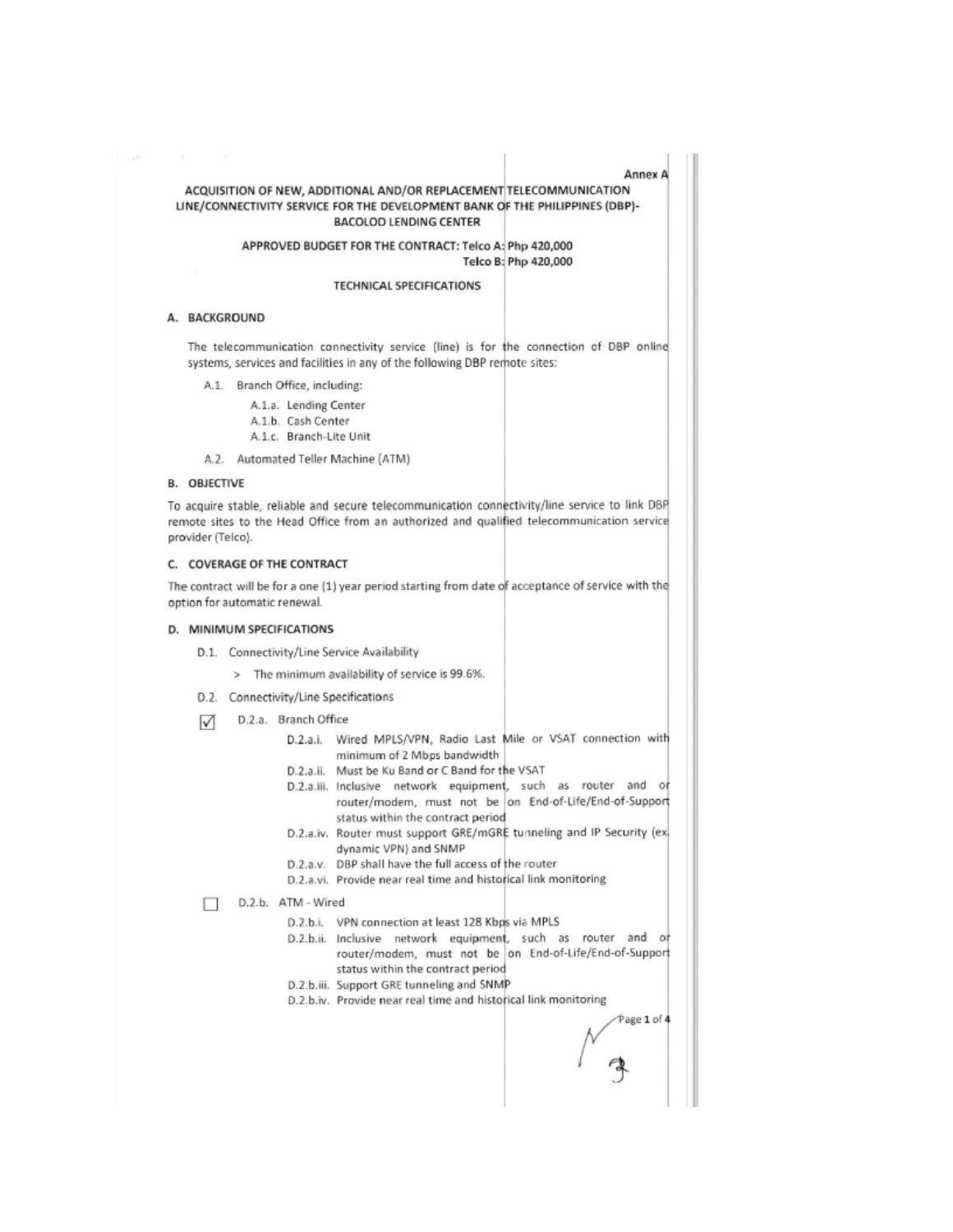D.2.c. ATM - Wireless

- D.2.c.i. Provide data transmission function by public GPRS/ GSM network or higher
- D.2.a.vii. Inclusive network equipment, such as router and or router/modem, must not be on End-of-Life/End-of-Support status within the contract period
- D.2.c.ii. Support GRE Tunneling and SNMP
- D.2.c.iii. Provide GUI access for local and remote management
- D.2.c.iv. Operate at -30~+75°C temperature
- D.2.c.v. Has LED status indication
- D.2.c.vi. Support RJ45 console port
- D.2.c.vii. Include: 1 power cord, 2 antennas, 1 console cable, 1 set documentation
- D.2.c.viii. Provide near real time and historical link monitoring.
- D.2.c.ix. Meet the average latency requirement of not greater than
	- 200ms measured using the Ping utility or any similar mobile applications
- D.2.c.x. Meet signal requirement of not less than 2 bars measured using mobile or similar devices capable of said measurement
- D.2.c.xi. DBP shall have full access to the Modem/Router
- D.3. Support Services and Incident Management
	- D.3.a. The Telco shall provide 24 x 7 onsite, telephone and email support. For every service unavailability/downtime reported, the response time shall be within thirty (30) minutes.
	- D.3.b. Upon the occurrence of service unavailability/downtime, the Telco shall:
		- D.3.b.i. Conduct problem isolation/resolution and link restoration activities
		- D.3.b.ii. Notification via electronic mail (E-mail) and telephone within one (1) hour of the occurrence
		- D.3.b.iii. Minimum of twice a day status report to DBP via E Mail
		- D.3.b.iv. Estimated time of arrival (ETA) if onsite activities required
		- D.3.b.v. Estimated time of resolution (ETR)
		- D.3.b.vi. Root cause
		- D.3 b.vii. Comply with DBP policies on security and confidentiality during support services.
	- D.3.c. The Telco shall submit an incident report stating the reason/s for the outage and detailing the steps undertaken to resolve a particular problem upon DBP's request.

D.4. Service Performance Review

> The Telco shall conduct a performance review session at least once every quarter of a year

#### E. TELECOMMUNICATION CONNECTIVITY/LINE REQUIREMENT CLASSIFICATION

The primary objective of the following provisions is to have multiple Telcos per site, providing service redundancy, high availability and avoiding single point of failure.

E.1. New Telecommunication Line Requirement

F.1.a. Covered Sites

Page 2 of 4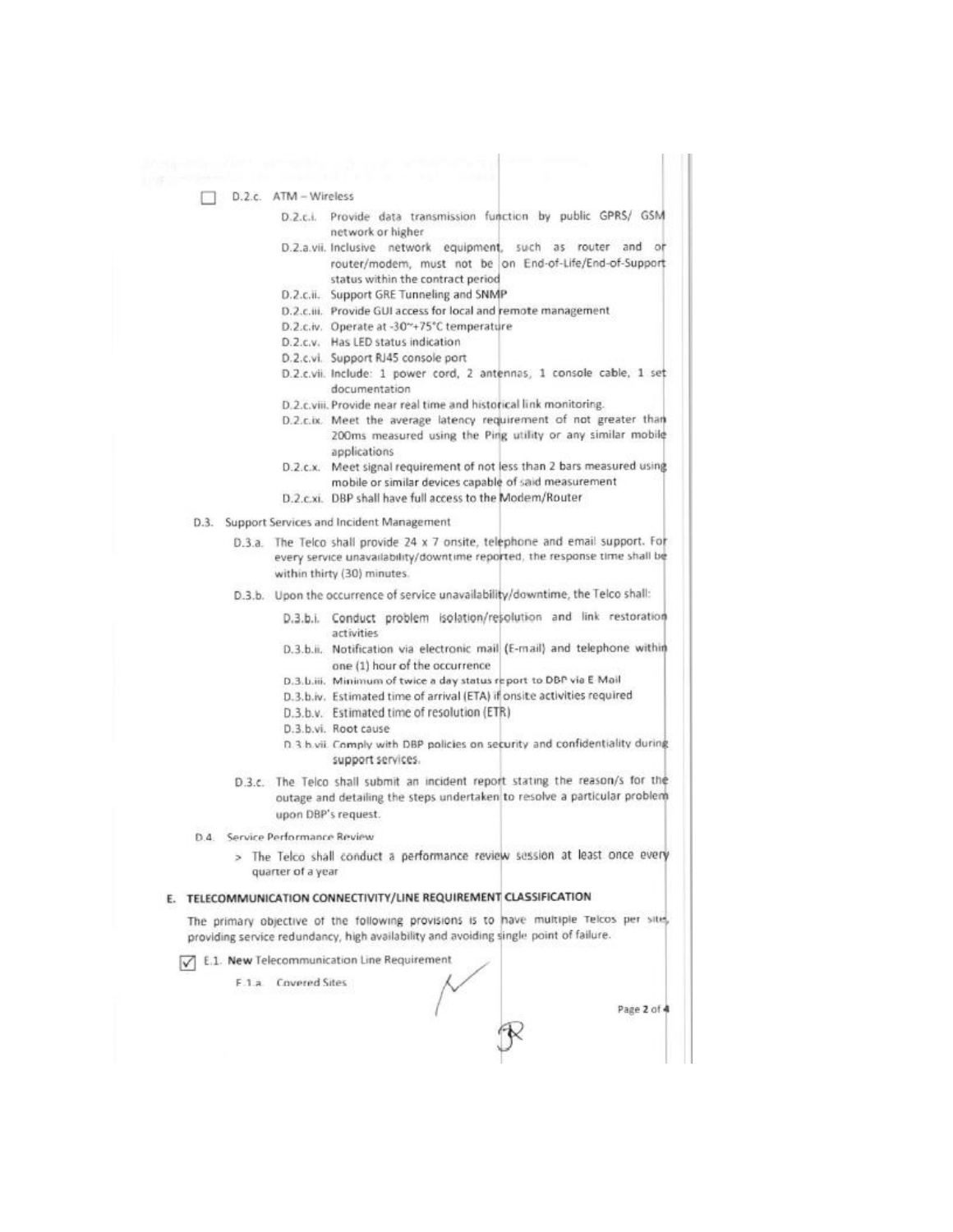#### > New remotes sites

#### E.1.b. Telco Selection Criteria

> Telecommunication Line for Branch Office

- E.1.b.i. Two (2) different Telcos [Telco A and Telco B) shall be selected
- E.1.b.ii. Telco A is the lowest (winning) provider
- E.1.b.iii. Telco B is the second lowest provider
- > Telecommunication Line for Additional ATM Facility of a Branch Office
	- E.1.b.iv. The Telco must be different from the one which has the majority or most of the telecommunication connectivity services provided for the ATM/s of that Branch Office

#### п E.2. Additional Telecommunication Line Requirement

E.2.a. Covered Sites

> For existing sites with existing telecommunication line/s

- E.2.b. Telco Exception
	- > The Telco/s of the existing line/s servicing the site shall not be invited and will not be allowed to participate

#### E.3. Replacement Telecommunication Line Requirement

#### E.3.a. Covered Sites

> For existing sites with existing telecommunication line/s

- E.3.b. Telco Exception
	- E.3.b.I. For Telco Redundancy Replacement
		- > The Telco of the existing line/s servicing the site including the one to be replaced shall not be invited and will not be allowed to participate
	- E.3.b.ii. Replacement for the Purpose of Telecommunication Line Capacity (Bandwidth) Upgrade
		- > The Telco of the other existing line/s servicing the site (i.e. other than the one to be replaced) shall not be invited and will not be allowed to participate
	- E.3.b.iii. For Wireless to Wired Facility Replacement
		- > The Telco of the other existing line/s servicing the site (i.e. other than the one to be replaced) shall not be invited and will not be allowed to participate

#### F. DISCONTINUANCE OF SERVICE

DBP can opt to discontinue the service within the contract period without pre-termination fee/s, if the Telco provider fails to meet the required minimum availability of service, specified in item D.1, for three (3) consecutive months (3 strike rule)

#### G. PAYMENT

The payment shall be in a monthly basis every after the service acceptance.

Page 3 of 4